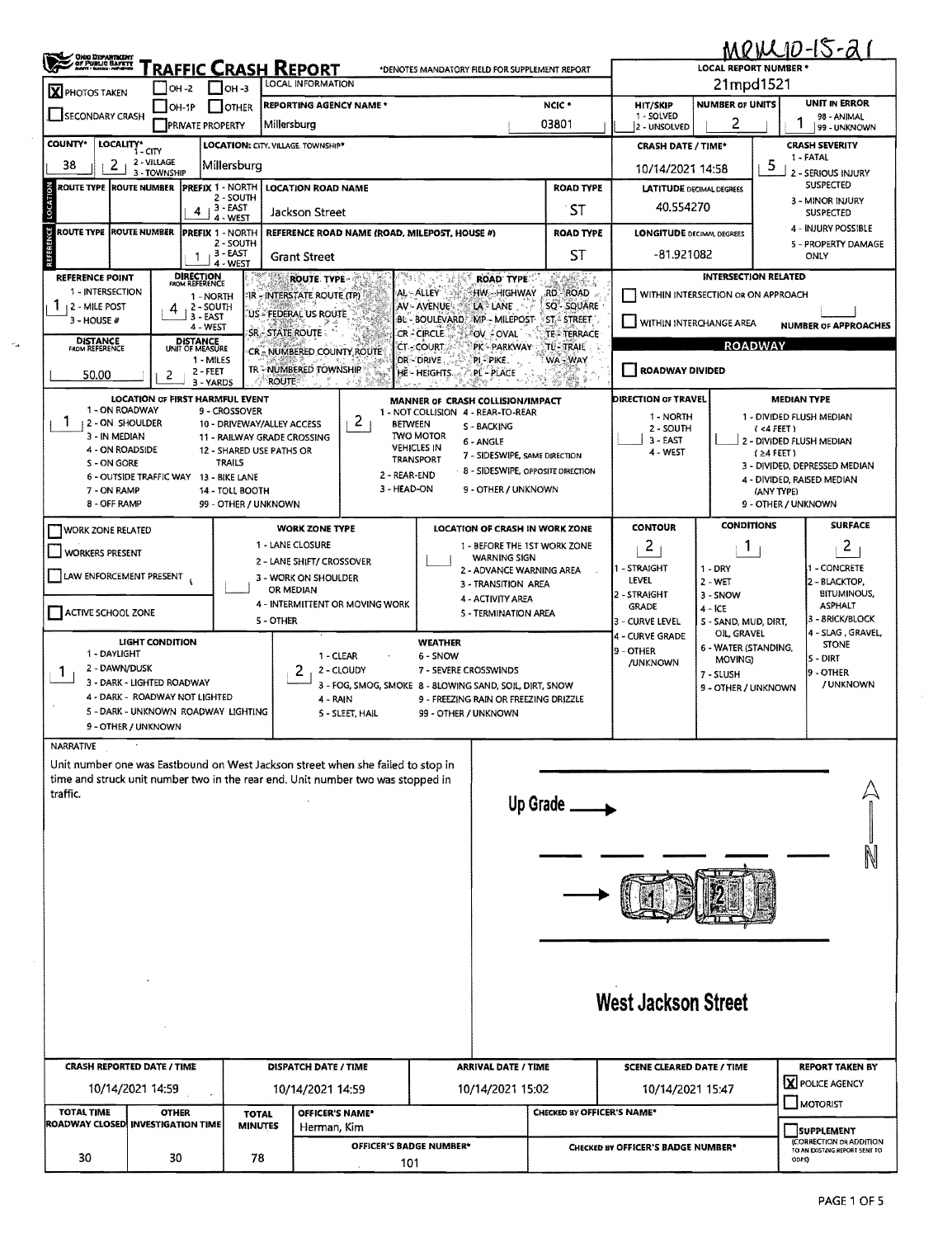|                                   | <b>ONG DEPARTMENT</b><br>OF PUBLIC BAPETY                                             |                                                          |                                                                         |                                     |                                                     |                                                       |                                                          | <b>LOCAL REPORT NUMBER</b><br>21mpd1521                              |  |  |  |  |  |
|-----------------------------------|---------------------------------------------------------------------------------------|----------------------------------------------------------|-------------------------------------------------------------------------|-------------------------------------|-----------------------------------------------------|-------------------------------------------------------|----------------------------------------------------------|----------------------------------------------------------------------|--|--|--|--|--|
|                                   |                                                                                       |                                                          |                                                                         |                                     |                                                     |                                                       |                                                          | DAMAGE                                                               |  |  |  |  |  |
| UNIT #                            | OWNER NAME: LAST, FIRST, MIDDLE (C) SAME AS DRIVER!                                   |                                                          |                                                                         |                                     |                                                     | OWNER PHONE:INCLUDE AREA CODE (E) SAME AS DRIVER)     |                                                          | DAMAGE SCALE                                                         |  |  |  |  |  |
|                                   | MALACHIN, GABRIELLE, F<br>OWNER ADDRESS: STREET, CITY, STATE, ZIP ( I SAME AS DRIVER) |                                                          |                                                                         |                                     | 330-600-7700                                        |                                                       | 1 - NONE                                                 | 3 - FUNCTIONAL DAMAGE                                                |  |  |  |  |  |
|                                   | 48 SOUTH ALEXANDER STREET, MILLERSBURG, OH. 44654                                     |                                                          |                                                                         |                                     |                                                     |                                                       | 2 - MINOR DAMAGE                                         | 4 - DISABLING DAMAGE                                                 |  |  |  |  |  |
|                                   | COMMERCIAL CARRIER: NAME, ADDRESS, CITY, STATE, ZIP                                   |                                                          |                                                                         |                                     |                                                     | COMMERCIAL CARRIER PHONE: INCLUDE AREA CODE           |                                                          | 9 - UNKNOWN                                                          |  |  |  |  |  |
|                                   |                                                                                       |                                                          |                                                                         |                                     |                                                     |                                                       | <b>DAMAGED AREA(S)</b>                                   |                                                                      |  |  |  |  |  |
|                                   | LP STATE LICENSE PLATE #                                                              |                                                          | <b>VEHICLE IDENTIFICATION #</b>                                         |                                     | <b>VEHICLE YEAR</b>                                 | <b>VEHICLE MAKE</b>                                   |                                                          | INDICATE ALL THAT APPLY                                              |  |  |  |  |  |
| ΟH                                | JHC1938                                                                               |                                                          | 1G1ZH57B894257040                                                       |                                     | 2009                                                | <b>CHEVROLET</b>                                      |                                                          |                                                                      |  |  |  |  |  |
| <b>X</b> INSURANCE                | <b>INSURANCE COMPANY</b>                                                              |                                                          | <b>INSURANCE POLICY #</b>                                               |                                     | <b>COLOR</b>                                        | <b>VEHICLE MODEL</b>                                  |                                                          |                                                                      |  |  |  |  |  |
|                                   | STATEFARM                                                                             |                                                          | C797994-C21-35A                                                         |                                     | GRY<br>TOWED BY: COMPANY NAME                       | MALIBU                                                |                                                          |                                                                      |  |  |  |  |  |
| <b>COMMERCIAL</b>                 | <b>TYPE OF USE</b><br><b>GOVERNMENT</b>                                               | IN EMERGENCY                                             | US DOT#                                                                 |                                     | <b>FINNEY'S TOWING</b>                              |                                                       | g                                                        |                                                                      |  |  |  |  |  |
|                                   |                                                                                       | RESPONSE<br># OCCUPANTS                                  | VEHICLE WEIGHT GVWR/GCWR                                                |                                     | <b>HAZARDOUS MATERIAL</b>                           |                                                       |                                                          |                                                                      |  |  |  |  |  |
| <b>INTERLOCK</b><br><b>DEVICE</b> | HIT/SKIP UNIT                                                                         |                                                          | 1 - ≤10K LBS.<br>2 - 10.001 - 26K LBS.                                  |                                     | MATERIAL<br>CLASS #<br>RELEASED                     | PLACARD ID#                                           |                                                          |                                                                      |  |  |  |  |  |
| <b>EQUIPPED</b>                   |                                                                                       |                                                          | $3 - 26K$ LBS.                                                          |                                     | PLACARD                                             |                                                       |                                                          |                                                                      |  |  |  |  |  |
|                                   | 1 - PASSENGER CAR<br>2 - PASSENGER VAN                                                | 6 - VAN (9-15 SEATS)                                     | 12 - GOLF CART                                                          |                                     | 18 - LIMO (LIVERY VEHICLE)                          | 23 - PEDESTRIAN/SKATER                                |                                                          |                                                                      |  |  |  |  |  |
|                                   | (MINIVAN)                                                                             | 7 - MOTORCYCLE 2-WHEELED<br>8 - MOTORCYCLE 3-WHEELED     | 13 - SNOWMOBILE<br>14 - SINGLE UNIT                                     | 20 - OTHER VEHICLE                  | 19 - BUS (16+ PASSENGERS)                           | 24 - WHEELCHAIR (ANY TYPE)<br>25 - OTHER NON-MOTORIST |                                                          | ١Ō                                                                   |  |  |  |  |  |
|                                   | UNIT TYPE 3 - SPORT UTILITY<br>VEHICLE                                                | 9 - AUTOCYCLE<br>10 - MOPED OR MOTORIZED                 | <b>TRUCK</b><br>15 - SEMI-TRACTOR                                       | 21 - HEAVY EQUIPMENT                |                                                     | 26 - BICYCLE                                          |                                                          |                                                                      |  |  |  |  |  |
|                                   | 4 - PICK UP                                                                           | <b>BICYCLE</b>                                           | 16 - FARM EQUIPMENT                                                     |                                     | 22 - ANIMAL WITH RIDER OR<br>ANIMAL-DRAWN VEHICLE   | 27 - TRAIN<br>99 - UNKNOWN OR HIT/SKIP                |                                                          |                                                                      |  |  |  |  |  |
|                                   | S - CARGO VAN<br>(ATV/UTV)                                                            | 11 - ALL TERRAIN VEHICLE                                 | 17 - MOTORHOME                                                          |                                     |                                                     |                                                       |                                                          |                                                                      |  |  |  |  |  |
| VEHICLE                           | # OF TRAILING UNITS                                                                   |                                                          |                                                                         |                                     |                                                     |                                                       |                                                          |                                                                      |  |  |  |  |  |
|                                   | WAS VEHICLE OPERATING IN AUTONOMOUS                                                   |                                                          | 0 - NO AUTOMATION                                                       |                                     | 3 - CONDITIONAL AUTOMATION 9 - UNKNOWN              |                                                       |                                                          | 12                                                                   |  |  |  |  |  |
|                                   | MODE WHEN CRASH OCCURRED?                                                             | 0                                                        | 1 - DRIVER ASSISTANCE                                                   |                                     | 4 - HIGH AUTOMATION                                 |                                                       |                                                          |                                                                      |  |  |  |  |  |
| ۷                                 | 1-YES 2-NO 9-OTHER/UNKNOWN                                                            |                                                          | AUTONOMOUS 2 - PARTIAL AUTOMATION 5 - FULL AUTOMATION                   |                                     |                                                     |                                                       |                                                          |                                                                      |  |  |  |  |  |
|                                   | 1 - NONE                                                                              | MODE LEVEL<br><b>6 - BUS - CHARTER/TOUR</b>              | 11 - FIRE                                                               | 16 - FARM                           |                                                     | 21 - MAIL CARRIER                                     |                                                          |                                                                      |  |  |  |  |  |
|                                   | $2 - TAXI$                                                                            | 7 - BUS - INTERCITY                                      | 12 - MILITARY                                                           |                                     | 17 - MOWING                                         | 99 - OTHER / UNKNOWN                                  |                                                          |                                                                      |  |  |  |  |  |
| <b>SPECIAL</b>                    | 3 - ELECTRONIC RIDE<br><b>SHARING</b>                                                 | <b>B - BUS - SHUTTLE</b>                                 | 13 - POLICE<br>14 - PUBLIC UTILITY                                      |                                     | 18 - SNOW REMOVAL<br>19 - TOWING                    |                                                       |                                                          |                                                                      |  |  |  |  |  |
|                                   | <b>FUNCTION 4 - SCHOOL TRANSPORT</b>                                                  | 9 - BUS - OTHER<br>10 - AMBULANCE                        | 15 - CONSTRUCTION EQUIP.                                                |                                     | 20 - SAFETY SERVICE                                 |                                                       |                                                          |                                                                      |  |  |  |  |  |
|                                   | 5 - BUS - TRANSIT/COMMUTER                                                            |                                                          |                                                                         |                                     | PATROL                                              |                                                       |                                                          | 12                                                                   |  |  |  |  |  |
|                                   | 1 - NO CARGO BODY TYPE<br>/ NOT APPLICABLE                                            | 4 - LOGGING                                              | 7 - GRAIN/CHIPS/GRAVEL                                                  | 11 - DUMP                           |                                                     | 99 - OTHER / UNKNOWN                                  |                                                          |                                                                      |  |  |  |  |  |
| <b>CARGO</b>                      | $2 - BUS$                                                                             | 5 INTERMODAL<br><b>CONTAINER CHASSIS</b>                 | <b>B-POLE</b><br>9 - CARGO TANK                                         |                                     | <b>12 - CONCRETE MIXER</b><br>13 - AUTO TRANSPORTER |                                                       |                                                          | 9<br>IŦ.<br>я                                                        |  |  |  |  |  |
| <b>BODY</b><br><b>TYPE</b>        | 3 - VEHICLE TOWING<br>ANOTHER MOTOR VEHICLE                                           | 6 - CARGOVAN<br>/ENCLOSED BOX                            | 10 - FLAT BED                                                           |                                     | 14 - GARBAGE/REFUSE                                 |                                                       |                                                          | G                                                                    |  |  |  |  |  |
|                                   | 1 - TURN SIGNALS                                                                      | 4 - BRAKES                                               | 7 - WORN OR SLICK TIRES                                                 |                                     | 9 - MOTOR TROUBLE                                   | 99 - OTHER / UNKNOWN                                  |                                                          |                                                                      |  |  |  |  |  |
| <b>VEHICLE</b>                    | 2 - HEAD LAMPS                                                                        | <b>S-STEERING</b>                                        | <b>6 - TRAILER EQUIPMENT</b>                                            |                                     | 10 - DISABLED FROM PRIOR                            |                                                       |                                                          |                                                                      |  |  |  |  |  |
| DEFECTS                           | 3-TAIL LAMPS                                                                          | 6 - TIRE BLOWOUT                                         | DEFECTIVE                                                               |                                     | <b>ACCIDENT</b>                                     |                                                       |                                                          |                                                                      |  |  |  |  |  |
|                                   | 1 - INTERSECTION -                                                                    | 4 - MIDBLOCK -                                           | 7 - SHOULDER/ROADSIDE                                                   |                                     | 10 - DRIVEWAY ACCESS                                | 99 - OTHER / UNKNOWN                                  | $\Box$ - NO DAMAGE [ 0 ]                                 | - UNDERCARRIAGE [ 14 ]                                               |  |  |  |  |  |
|                                   | MARKED CROSSWALK                                                                      | MARKED CROSSWALK                                         | <b>B - SIDEWALK</b>                                                     |                                     | 11 - SHARED USE PATHS                               |                                                       | $\Box$ -TOP(13)                                          | $\Box$ - ALL AREAS [ 15 ]                                            |  |  |  |  |  |
| NON-<br><b>MOTORIST</b>           | 2 - INTERSECTION -<br><b>UNMARKED CROSSWALK</b>                                       | 5 - TRAVEL LANE -<br><b>OTHER LOCATION</b>               | 9 - MEDIAN/CROSSING                                                     |                                     | OR TRAILS<br>12 - FIRST RESPONDER                   |                                                       |                                                          | - UNIT NOT AT SCENE [ 16 ]                                           |  |  |  |  |  |
| LOCATION                          | 3 - INTERSECTION - OTHER                                                              | <b>6 - BICYCLE LANE</b>                                  | <b>ISLAND</b>                                                           |                                     | AT INCIDENT SCENE                                   |                                                       |                                                          |                                                                      |  |  |  |  |  |
|                                   | 1 - NON-CONTACT                                                                       | 1 - STRAIGHT AHEAD<br>2 - BACKING                        | - LEAVING TRAFFIC<br>LANE                                               |                                     | 15 - WALKING, RUNNING,<br>JOGGING, PLAYING          | - STANDING OUTSIDE<br>DISABLED VEHICLE                |                                                          | <b>INITIAL POINT OF CONTACT</b>                                      |  |  |  |  |  |
| 3                                 | 2 - NON-COLLISION                                                                     | 3 - CHANGING LANES<br>4 - OVERTAKING/PASSING             | 10 - PARKED<br>11 - SLOWING OR STOPPED                                  |                                     | 16 WORKING                                          | 99 - OTHER / UNKNOWN                                  | 0 - NO DAMAGE                                            | 14 - UNDERCARRIAGE<br>1-12 - REFER TO UNIT 15 - VEHICLE NOT AT SCENE |  |  |  |  |  |
| <b>ACTION</b>                     | 3 - STRIKING<br>4 - STRUCK                                                            | PRE-CRASH 5 - MAKING RIGHT TURN                          | IN TRAFFIC                                                              |                                     | 17 - PUSHING VEHICLE<br>18 - APPROACHING OR         |                                                       | 12                                                       | <b>DIAGRAM</b>                                                       |  |  |  |  |  |
|                                   | 5 - BOTH STRIKING                                                                     | <b>ACTIONS 6 - MAKING LEFT TURN</b><br>7 - MAKING U-TURN | 12 - DRIVERLESS<br>13 - NEGOTIATING A CURVE                             |                                     | LEAVING VEHICLE<br>19 - STANDING                    |                                                       | 13 - TOP                                                 | 99 - UNKNOWN                                                         |  |  |  |  |  |
|                                   | <b><i>BLSTRUCK</i></b>                                                                | 8 - ENTERING TRAFFIC                                     | 14 - ENTERING OR CROSSING 20 - OTHER NON-MOTORIST                       |                                     |                                                     |                                                       |                                                          |                                                                      |  |  |  |  |  |
|                                   | 9 - OTHER / UNKNOWN<br>1 - NONE                                                       | LANE                                                     | SPECIFIED LOCATION<br>8 - FOLLOWING TOO CLOSE 13 - IMPROPER START FROM  |                                     | 18 - OPERATING DEFECTIVE                            | 23 - OPENING DOOR INTO                                |                                                          | TRAFFIC                                                              |  |  |  |  |  |
|                                   | 2 - FAILURE TO YIELD                                                                  | /ACDA                                                    | A PARKED POSITION                                                       |                                     | <b>EQUIPMENT</b>                                    | <b>ROADWAY</b>                                        | <b>TRAFFICWAY FLOW</b><br>1 - ONE-WAY                    | <b>TRAFFIC CONTROL</b><br>1 - ROUNDABOUT 4 - STOP SIGN               |  |  |  |  |  |
| 8                                 | 3 - RAN RED LIGHT<br>4 - RAN STOP SIGN                                                | 9 - IMPROPER LANE<br>CHANGE                              | 14 - STOPPED OR PARKED<br><b>ILLEGALLY</b>                              |                                     | 19 - LOAD SHIFTING<br>/FALLING/SPILLING             | 99 - OTHER IMPROPER<br><b>ACTION</b>                  | 2 - TWO-WAY                                              | 2 - SIGNAL<br>5 - YIELD SIGN                                         |  |  |  |  |  |
|                                   | S - UNSAFE SPEED<br>CONTRIBUTING 6 - IMPROPER TURN                                    | 10 - IMPROPER PASSING                                    | 15 - SWERVING TO AVOID                                                  |                                     | 20 - IMPROPER CROSSING                              |                                                       | 2                                                        | ь<br>3 - FLASHER<br><b>6 - NO CONTROL</b>                            |  |  |  |  |  |
|                                   | CIRCUMSTANCES 7 - LEFT OF CENTER                                                      | 11 - DROVE OFF ROAD<br>12 - IMPROPER BACKING             | 16 - WRONG WAY<br>17 - VISION OBSTRUCTION                               |                                     | 21 - LYING IN ROADWAY<br>22 - NOT DISCERNIBLE       |                                                       | # OF THROUGH LANES                                       | <b>RAIL GRADE CROSSING</b>                                           |  |  |  |  |  |
| EVENTS <sub>(S)</sub>             |                                                                                       |                                                          |                                                                         |                                     |                                                     |                                                       | ON ROAD                                                  | 1 - NOT INVLOVED                                                     |  |  |  |  |  |
| <b>SEOUENCE OF EVENTS</b>         |                                                                                       |                                                          | EVENTS                                                                  |                                     | a konstrucionar                                     |                                                       | 2                                                        | 2 - INVOLVED-ACTIVE CROSSING<br>3 - INVOLVED-PASSIVE CROSSING        |  |  |  |  |  |
| 20                                | 1 - OVERTURN/ROLLOVER<br>2 - FIRE/EXPLOSION                                           | 7 - SEPARATION OF UNITS<br>8 - RAN OFF ROAD RIGHT        | 12 - DOWNHILL RUNAWAY<br>13 - OTHER NON-COLLISION 20 - MOTOR VEHICLE IN |                                     | 19 - ANIMAL -OTHER                                  | 23 - STRUCK BY FALLING,<br>SHIFTING CARGO OR          |                                                          |                                                                      |  |  |  |  |  |
|                                   | 3 - IMMERSION                                                                         | 9 - RAN OFF ROAD LEFT                                    | 14 - PEDESTRIAN<br>15 - PEDALCYCLE                                      |                                     | <b>TRANSPORT</b>                                    | ANYTHING SET IN                                       |                                                          | UNIT / NON-MOTORIST DIRECTION                                        |  |  |  |  |  |
| 2                                 | 4 - JACKKNIFE<br>S - CARGO / EQUIPMENT                                                | 10 - CROSS MEDIAN<br>11 - CROSS CENTERLINE -             |                                                                         | 21 - PARKED MOTOR<br><b>VEHICLE</b> | MOTION BY A MOTOR<br><b>VEHICLE</b>                 |                                                       | 1 - NORTH<br>5 - NORTHEAST<br>2 - SOUTH<br>6 - NORTHWEST |                                                                      |  |  |  |  |  |
|                                   | LOSS OR SHIFT                                                                         | OPPOSITE DIRECTION<br>OF TRAVEL                          | 16 - RAILWAY VEHICLE<br>17 - ANIMAL - FARM                              |                                     | 22 - WORK ZONE<br>MAINTENANCE                       | 24 - OTHER MOVABLE<br>OBJECT                          |                                                          | 3 - EAST<br>7 - SOUTHEAST                                            |  |  |  |  |  |
| з                                 | 6 - EQUIPMENT FAILURE                                                                 |                                                          | 18 - ANIMAL - DEER                                                      |                                     | EQUIPMENT                                           |                                                       | <b>FROM</b><br>TO                                        | 3<br>4 - WEST<br>8 - SOUTHWEST                                       |  |  |  |  |  |
|                                   | 25 - IMPACT ATTENUATOR 31 - GUARDRAIL END                                             |                                                          | COLLISION WITH FIXED OBJECT - STRUCK<br>3B - OVERHEAD SIGN POST         |                                     | 45 - EMBANKMENT                                     | 52 - BUILDING                                         |                                                          | 9 - OTHER / UNKNOWN                                                  |  |  |  |  |  |
|                                   | / CRASH CUSHION<br>26 - BRIDGE OVERHEAD                                               | 32 - PORTABLE BARRIER<br>33 - MEDIAN CABLE BARRIER       | 39 - LIGHT / LUMINARIES<br><b>SUPPORT</b>                               | 46 - FENCE                          | 47 - MAILBOX                                        | S3 - TUNNEL<br>54 - OTHER FIXED                       | UNIT SPEED                                               | DETECTED SPEED                                                       |  |  |  |  |  |
| 5                                 | <b>STRUCTURE</b>                                                                      | 34 - MEDIAN GUARDRAIL                                    | 40 - UTILITY POLE                                                       | <b>48 - TREE</b>                    |                                                     | OBJECT<br>99 - OTHER / UNKNOWN                        |                                                          | 1 - STATED / ESTIMATED SPEED                                         |  |  |  |  |  |
|                                   | 27 - BRIDGE PIER OR<br><b>ABUTMENT</b>                                                | <b>BARRIER</b><br>35 - MEDIAN CONCRETE                   | 41 - OTHER POST, POLE<br>OR SUPPORT                                     |                                     | 49 - FIRE HYDRANT<br>50 - WORK ZONE                 |                                                       | 20                                                       |                                                                      |  |  |  |  |  |
|                                   | 28 - BRIDGE PARAPET<br>29 - BRIDGE RAIL                                               | BARRIER<br>36 - MEDIAN OTHER BARRIER                     | 42 - CULVERT<br>43 - CURB                                               |                                     | <b>MAINTENANCE</b><br>EQUIPMENT                     |                                                       | <b>POSTED SPEED</b>                                      | 2 - CALCULATED / EDR                                                 |  |  |  |  |  |
|                                   | 30 - GUARDRAIL FACE                                                                   | 37 - TRAFFIC SIGN POST                                   | 44 - DITCH                                                              | 51 - WALL                           |                                                     |                                                       |                                                          | 3 - UNDETERMINED                                                     |  |  |  |  |  |
|                                   | <b>FIRST HARMFUL EVENT</b>                                                            |                                                          | <b>MOST HARMFUL EVENT</b>                                               |                                     |                                                     |                                                       | 25                                                       |                                                                      |  |  |  |  |  |

 $\sim$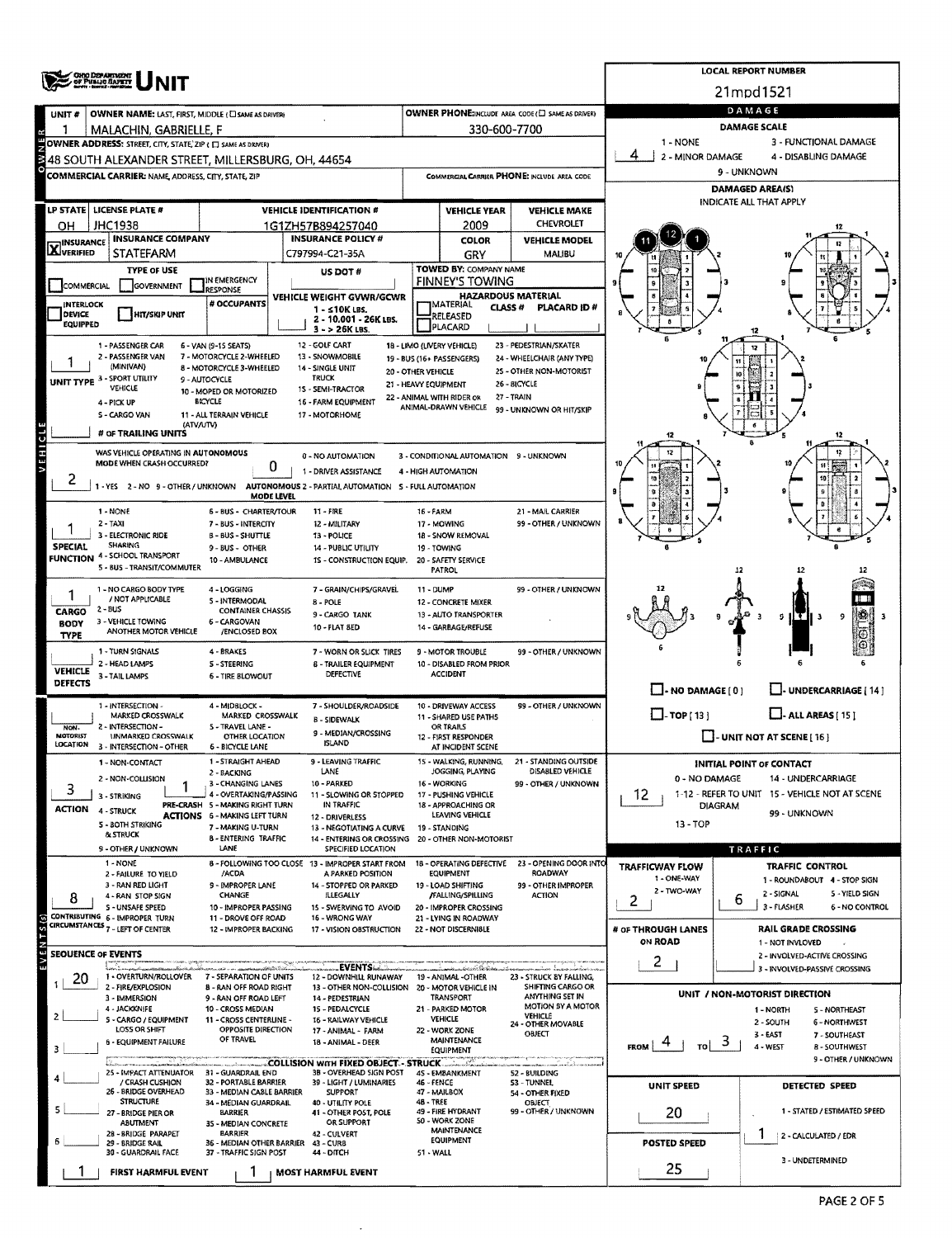|                                  | ORO DEPARTMENT                                                                                           |                                                                                                                                                                                                                                                                                                                                                                                                   |                                                                       |                                                          |                                                               |                                                   |                                          | <b>LOCAL REPORT NUMBER</b>                                    |  |  |  |  |  |  |
|----------------------------------|----------------------------------------------------------------------------------------------------------|---------------------------------------------------------------------------------------------------------------------------------------------------------------------------------------------------------------------------------------------------------------------------------------------------------------------------------------------------------------------------------------------------|-----------------------------------------------------------------------|----------------------------------------------------------|---------------------------------------------------------------|---------------------------------------------------|------------------------------------------|---------------------------------------------------------------|--|--|--|--|--|--|
|                                  |                                                                                                          |                                                                                                                                                                                                                                                                                                                                                                                                   |                                                                       |                                                          |                                                               |                                                   |                                          | 21mpd1521                                                     |  |  |  |  |  |  |
| UNIT #                           | OWNER NAME: LAST, FIRST, MIDDLE ( CI SAME AS DRIVER)                                                     |                                                                                                                                                                                                                                                                                                                                                                                                   |                                                                       |                                                          |                                                               | OWNER PHONE:INCLUDE AREA CODE (C) SAME AS DRIVERY |                                          | DAMAGE                                                        |  |  |  |  |  |  |
| 2                                | JURKOVIC, ERIC, J                                                                                        |                                                                                                                                                                                                                                                                                                                                                                                                   | 330-440-3676                                                          | <b>DAMAGE SCALE</b><br>1 - NONE<br>3 - FUNCTIONAL DAMAGE |                                                               |                                                   |                                          |                                                               |  |  |  |  |  |  |
|                                  | OWNER ADDRESS: STREET, CITY, STATE, ZIP ( C) SAME AS DRIVERY<br>103 QUINN CIRCLE, MILLERSBURG, OH, 44654 |                                                                                                                                                                                                                                                                                                                                                                                                   |                                                                       |                                                          |                                                               |                                                   | 2 - MINOR DAMAGE<br>4 - DISABLING DAMAGE |                                                               |  |  |  |  |  |  |
|                                  | <b>COMMERCIAL CARRIER: NAME ADDRESS, CITY, STATE, ZIP</b>                                                |                                                                                                                                                                                                                                                                                                                                                                                                   |                                                                       |                                                          |                                                               | COMMERCIAL CARRIER PHONE: INCLUDE AREA CODE       |                                          | 9 - UNKNOWN                                                   |  |  |  |  |  |  |
|                                  |                                                                                                          |                                                                                                                                                                                                                                                                                                                                                                                                   |                                                                       |                                                          |                                                               |                                                   |                                          | <b>DAMAGED AREA(S)</b>                                        |  |  |  |  |  |  |
|                                  | LP STATE   LICENSE PLATE #                                                                               |                                                                                                                                                                                                                                                                                                                                                                                                   | <b>VEHICLE IDENTIFICATION #</b>                                       |                                                          | <b>VEHICLE YEAR</b>                                           | <b>VEHICLE MAKE</b>                               |                                          | INDICATE ALL THAT APPLY                                       |  |  |  |  |  |  |
| OН                               | <b>HEG5356</b>                                                                                           |                                                                                                                                                                                                                                                                                                                                                                                                   | 5FNYF4H55FB002913                                                     |                                                          | 2015                                                          | <b>HONDA</b>                                      |                                          |                                                               |  |  |  |  |  |  |
| <b>X</b> INSURANCE               | <b>INSURANCE COMPANY</b><br><b>NATIONWIDE</b>                                                            |                                                                                                                                                                                                                                                                                                                                                                                                   | <b>INSURANCE POLICY #</b><br>9234J048503                              |                                                          | <b>COLOR</b>                                                  | <b>VEHICLE MODEL</b><br>PILOT                     |                                          |                                                               |  |  |  |  |  |  |
|                                  | <b>TYPE OF USE</b>                                                                                       |                                                                                                                                                                                                                                                                                                                                                                                                   | US DOT #                                                              |                                                          | WHI<br>TOWED BY: COMPANY NAME                                 |                                                   | 10                                       |                                                               |  |  |  |  |  |  |
| COMMERCIAL                       | <b>GOVERNMENT</b>                                                                                        | IN EMERGENCY<br><b>RESPONSE</b>                                                                                                                                                                                                                                                                                                                                                                   |                                                                       |                                                          |                                                               |                                                   | 9                                        |                                                               |  |  |  |  |  |  |
| <b>INTERLOCK</b>                 |                                                                                                          | # OCCUPANTS                                                                                                                                                                                                                                                                                                                                                                                       | VEHICLE WEIGHT GVWR/GCWR<br>$1 - 510K$ LBS.                           |                                                          | <b>HAZARDOUS MATERIAL</b><br><b>MATERIAL</b><br><b>CLASS#</b> | PLACARD ID#                                       |                                          |                                                               |  |  |  |  |  |  |
| <b>DEVICE</b><br><b>EQUIPPED</b> | <b>HIT/SKIP UNIT</b>                                                                                     |                                                                                                                                                                                                                                                                                                                                                                                                   | 2 - 10.001 - 26K LBS.<br>3 - > 26K LBS.                               |                                                          | RELEASED<br>PLACARD                                           |                                                   |                                          |                                                               |  |  |  |  |  |  |
|                                  | 1 - PASSENGER CAR                                                                                        | 6 - VAN (9-15 SEATS)                                                                                                                                                                                                                                                                                                                                                                              | 12 - GOLF CART                                                        |                                                          | 18 - LIMO (LIVERY VEHICLE)                                    | 23 - PEDESTRIAN/SKATER                            |                                          |                                                               |  |  |  |  |  |  |
|                                  | 2 - PASSENGER VAN<br>(MINIVAN)                                                                           | 7 - MOTORCYCLE 2-WHEELED<br>8 - MOTORCYCLE 3-WHEELED                                                                                                                                                                                                                                                                                                                                              | 13 - SNOWMOBILE<br>14 - SINGLE UNIT                                   |                                                          | 19 - BUS (16+ PASSENGERS)                                     | 24 - WHEELCHAIR (ANY TYPE)                        |                                          |                                                               |  |  |  |  |  |  |
|                                  | UNIT TYPE 3 - SPORT UTILITY<br><b>VEHICLE</b>                                                            |                                                                                                                                                                                                                                                                                                                                                                                                   | <b>TRUCK</b>                                                          |                                                          |                                                               |                                                   |                                          |                                                               |  |  |  |  |  |  |
|                                  | 4 - PICK UP                                                                                              | 20 - OTHER VEHICLE<br>25 - OTHER NON-MOTORIST<br>9 - AUTOCYCLE<br>26 - BICYCLE<br>21 - HEAVY EQUIPMENT<br>15 - SEMI-TRACTOR<br>10 - MOPED OR MOTORIZED<br>22 - ANIMAL WITH RIDER OR<br>27 - TRAIN<br><b>BICYCLE</b><br>16 - FARM EQUIPMENT<br>ANIMAL-DRAWN VEHICLE<br>99 - UNKNOWN OR HIT/5KIP<br>11 ALL TERRAIN VEHICLE<br>17 - MOTORHOME<br>(ATV/UTV)<br>3 - CONDITIONAL AUTOMATION 9 - UNKNOWN |                                                                       |                                                          |                                                               |                                                   |                                          |                                                               |  |  |  |  |  |  |
|                                  | 5 - CARGO VAN                                                                                            |                                                                                                                                                                                                                                                                                                                                                                                                   |                                                                       |                                                          |                                                               |                                                   |                                          |                                                               |  |  |  |  |  |  |
|                                  | # OF TRAILING UNITS                                                                                      |                                                                                                                                                                                                                                                                                                                                                                                                   |                                                                       |                                                          |                                                               |                                                   |                                          |                                                               |  |  |  |  |  |  |
| VEHICL                           | WAS VEHICLE OPERATING IN AUTONOMOUS<br>MODE WHEN CRASH OCCURRED?                                         |                                                                                                                                                                                                                                                                                                                                                                                                   | 0 - NO AUTOMATION                                                     |                                                          |                                                               |                                                   |                                          |                                                               |  |  |  |  |  |  |
| ۷                                |                                                                                                          | 0                                                                                                                                                                                                                                                                                                                                                                                                 | 1 - DRIVER ASSISTANCE                                                 |                                                          | 4 - HIGH AUTOMATION                                           |                                                   |                                          |                                                               |  |  |  |  |  |  |
|                                  | 1-YES 2-NO 9-OTHER/UNKNOWN                                                                               | <b>MODE LEVEL</b>                                                                                                                                                                                                                                                                                                                                                                                 | AUTONOMOUS 2 - PARTIAL AUTOMATION 5 - FULL AUTOMATION                 |                                                          |                                                               |                                                   |                                          |                                                               |  |  |  |  |  |  |
|                                  | 1 - NONE                                                                                                 | 6 - BUS - CHARTER/TOUR                                                                                                                                                                                                                                                                                                                                                                            | $11 - FIRE$                                                           | 16 - FARM                                                |                                                               | 21 - MAIL CARRIER                                 |                                          |                                                               |  |  |  |  |  |  |
|                                  | $2 - TAXI$<br>- ELECTRONIC RIDE                                                                          | 7 - BUS - INTERCITY<br>8 - BUS - SHUTTLE                                                                                                                                                                                                                                                                                                                                                          | 12 - MILITARY<br>13 - POLICE                                          |                                                          | 17 - MOWING<br>18 - SNOW REMOVAL                              | 99 - OTHER / UNKNOWN                              |                                          |                                                               |  |  |  |  |  |  |
| <b>SPECIAL</b>                   | <b>SHARING</b><br><b>FUNCTION 4 - SCHOOL TRANSPORT</b>                                                   | 9 - BUS - OTHER                                                                                                                                                                                                                                                                                                                                                                                   | 14 - PUBLIC UTILITY                                                   |                                                          | 19 - TOWING                                                   |                                                   |                                          |                                                               |  |  |  |  |  |  |
|                                  | 5 - BUS - TRANSIT/COMMUTER                                                                               | 10 - AM8ULANCE                                                                                                                                                                                                                                                                                                                                                                                    | 15 - CONSTRUCTION EQUIP.                                              |                                                          | 20 - SAFETY SERVICE<br><b>PATROL</b>                          |                                                   |                                          | 12                                                            |  |  |  |  |  |  |
|                                  | 1 - NO CARGO BODY TYPE                                                                                   | 4 - LOGGING                                                                                                                                                                                                                                                                                                                                                                                       | 7 - GRAIN/CHIPS/GRAVEL                                                | 11 - DUMP                                                |                                                               | 99 - OTHER / UNKNOWN                              |                                          |                                                               |  |  |  |  |  |  |
| CARGO                            | / NOT APPLICABLE<br>$2 - 8US$                                                                            | S - INTERMODAL<br><b>CONTAINER CHASSIS</b>                                                                                                                                                                                                                                                                                                                                                        | 8 - POLE                                                              |                                                          | 12 - CONCRETE MIXER                                           |                                                   |                                          |                                                               |  |  |  |  |  |  |
| <b>BODY</b>                      | 3 - VEHICLE TOWING<br>ANOTHER MOTOR VEHICLE                                                              | 6 - CARGOVAN<br>/ENCLOSED BOX                                                                                                                                                                                                                                                                                                                                                                     | 9 - CARGO TANK<br>10 - FLAT BED                                       |                                                          | 13 - AUTO TRANSPORTER<br>14 - GARBAGE/REFUSE                  |                                                   |                                          | 9                                                             |  |  |  |  |  |  |
| <b>TYPE</b>                      | 1 - TURN SIGNALS                                                                                         | 4 - BRAKES                                                                                                                                                                                                                                                                                                                                                                                        | 7 - WORN OR SLICK TIRES                                               |                                                          | 9 - MOTOR TROUBLE                                             | 99 - OTHER / UNKNOWN                              |                                          |                                                               |  |  |  |  |  |  |
| <b>VEHICLE</b>                   | 2 - HEAD LAMPS                                                                                           | 5 - STEERING                                                                                                                                                                                                                                                                                                                                                                                      | <b>8 - TRAILER EQUIPMENT</b>                                          |                                                          | 10 - DISABLED FROM PRIOR                                      |                                                   |                                          |                                                               |  |  |  |  |  |  |
| DEFECTS                          | 3 - TAIL LAMPS                                                                                           | <b>6 - TIRE BLOWOUT</b>                                                                                                                                                                                                                                                                                                                                                                           | DEFECTIVE                                                             |                                                          | ACCIDENT                                                      |                                                   | $\Box$ - NO DAMAGE [ 0 ]                 | - UNDERCARRIAGE [ 14 ]                                        |  |  |  |  |  |  |
|                                  | 1 - INTERSECTION -                                                                                       | 4 - MIDBLOCK -                                                                                                                                                                                                                                                                                                                                                                                    | 7 - SHOULDER/ROADSIDE                                                 |                                                          | 10 - DRIVEWAY ACCESS                                          | 99 - OTHER / UNKNOWN                              |                                          |                                                               |  |  |  |  |  |  |
| NON-                             | MARKED CROSSWALK<br>2 - INTERSECTION -                                                                   | MARKED CROSSWALK<br>5 - TRAVEL LANE -                                                                                                                                                                                                                                                                                                                                                             | 8 - SIDEWALK                                                          |                                                          | 11 - SHARED USE PATHS<br>OR TRAILS                            |                                                   | $\Box$ -TOP [13]                         | $\Box$ - ALL AREAS [ 15 ]                                     |  |  |  |  |  |  |
| <b>MOTORIST</b><br>LOCATION      | UNMARKED CROSSWALK<br>3 - INTERSECTION - OTHER                                                           | OTHER LOCATION<br><b>6 - BICYCLE LANE</b>                                                                                                                                                                                                                                                                                                                                                         | 9 - MEDIAN/CROSSING<br><b>ISLAND</b>                                  |                                                          | 12 - FIRST RESPONDER<br>AT INCIDENT SCENE                     |                                                   |                                          | $\Box$ - UNIT NOT AT SCENE [16]                               |  |  |  |  |  |  |
|                                  | 1 - NON-CONTACT                                                                                          | 1 - STRAIGHT AHEAD                                                                                                                                                                                                                                                                                                                                                                                | <b>9 - I FAVING TRAFFIC</b>                                           |                                                          | 15 - WALKING, RUNNING,                                        | 21 - STANDING OUTSIDE                             |                                          | INITIAL POINT OF CONTACT                                      |  |  |  |  |  |  |
|                                  | 2 - NON-COLLISION                                                                                        | 2 - BACKING<br>3 - CHANGING LANES                                                                                                                                                                                                                                                                                                                                                                 | LANE<br>10 - PARKED                                                   |                                                          | JOGGING, PLAYING<br>16 WORKING                                | DISABLED VEHICLE<br>99 - OTHER / UNKNOWN          | 0 - NO DAMAGE                            | 14 - UNDERCARRIAGE                                            |  |  |  |  |  |  |
| 4                                | 3 - STRIKING                                                                                             | 4 - OVERTAKING/PASSING<br>PRE-CRASH 5 - MAKING RIGHT TURN                                                                                                                                                                                                                                                                                                                                         | 11 - SLOWING OR STOPPED                                               |                                                          | 17 - PUSHING VEHICLE<br>18 - APPROACHING OR                   |                                                   | 6                                        | 1-12 - REFER TO UNIT 15 - VEHICLE NOT AT SCENE                |  |  |  |  |  |  |
| <b>ACTION</b>                    | 4 - STRUCK                                                                                               | <b>ACTIONS</b> 6 - MAKING LEFT TURN                                                                                                                                                                                                                                                                                                                                                               | IN TRAFFIC<br>12 - DRIVERLESS                                         |                                                          | LEAVING VEHICLE                                               |                                                   | DIAGRAM                                  | 99 - UNKNOWN                                                  |  |  |  |  |  |  |
|                                  | 5 - BOTH STRIKING<br><b>&amp; STRUCK</b>                                                                 | 7 - MAKING U-TURN<br><b>B - ENTERING TRAFFIC</b>                                                                                                                                                                                                                                                                                                                                                  | 13 - NEGOTJATING A CURVE<br>14 - ENTERING OR CROSSING                 |                                                          | 19 - STANDING<br>20 - OTHER NON-MOTORIST                      |                                                   | 13 - TOP                                 |                                                               |  |  |  |  |  |  |
|                                  | 9 - OTHER / UNKNOWN                                                                                      | LANE                                                                                                                                                                                                                                                                                                                                                                                              | SPECIFIED LOCATION                                                    |                                                          |                                                               |                                                   |                                          | TRAFFIC                                                       |  |  |  |  |  |  |
|                                  | 1 - NONE<br>2 - FAILURE TO YIELD                                                                         | /ACDA                                                                                                                                                                                                                                                                                                                                                                                             | 8 - FOLLOWING TOO CLOSE 13 - IMPROPER START FROM<br>A PARKED POSITION |                                                          | 18 - OPERATING DEFECTIVE<br><b>EQUIPMENT</b>                  | 23 - OPENING DOOR INTO<br>ROADWAY                 | <b>TRAFFICWAY FLOW</b><br>1 - ONE-WAY    | <b>TRAFFIC CONTROL</b><br>1 - ROUNDABOUT 4 - STOP SIGN        |  |  |  |  |  |  |
|                                  | 3 - RAN RED LIGHT<br>4 - RAN STOP SIGN                                                                   | 9 - IMPROPER LANE<br>CHANGE                                                                                                                                                                                                                                                                                                                                                                       | 14 - STOPPED OR PARKED<br><b>ILLEGALLY</b>                            |                                                          | 19 LOAD SHIFTING<br>/FALLING/SPILLING                         | 99 - OTHER IMPROPER<br><b>ACTION</b>              | 2 - TWO-WAY                              | 2 - SIGNAL<br>S - YIELD SIGN                                  |  |  |  |  |  |  |
|                                  | 5 - UNSAFE SPEED                                                                                         | 10 - IMPROPER PASSING                                                                                                                                                                                                                                                                                                                                                                             | 15 - SWERVING TO AVOID                                                |                                                          | 20 - IMPROPER CROSSING                                        |                                                   | z                                        | 6<br>3 - FLASHER<br><b>6 - NO CONTROL</b>                     |  |  |  |  |  |  |
| 25(5)                            | CONTRIBUTING 6 - IMPROPER TURN<br>CIRCUMSTANCES 7 - LEFT OF CENTER                                       | 11 - DROVE OFF ROAD<br>12 - IMPROPER BACKING                                                                                                                                                                                                                                                                                                                                                      | 16 - WRONG WAY<br>17 - VISION OBSTRUCTION                             |                                                          | 21 - LYING IN ROADWAY<br>22 - NOT DISCERNIBLE                 |                                                   | # OF THROUGH LANES                       | <b>RAIL GRADE CROSSING</b>                                    |  |  |  |  |  |  |
|                                  | SEOUENCE OF EVENTS                                                                                       |                                                                                                                                                                                                                                                                                                                                                                                                   |                                                                       |                                                          |                                                               |                                                   | ON ROAD                                  | 1 - NOT INVLOVED<br>2 - INVOLVED-ACTIVE CROSSING              |  |  |  |  |  |  |
|                                  |                                                                                                          |                                                                                                                                                                                                                                                                                                                                                                                                   | EVENTS                                                                |                                                          |                                                               |                                                   | $\overline{c}$                           | 3 - INVOLVED-PASSIVE CROSSING                                 |  |  |  |  |  |  |
| 20                               | 1 - OVERTURN/ROLLOVER<br>2 - FIRE/EXPLOSION                                                              | 7 - SEPARATION OF UNITS<br>8 - RAN OFF ROAD RIGHT                                                                                                                                                                                                                                                                                                                                                 | 12 - DOWNHILL RUNAWAY<br>13 - OTHER NON-COLLISION                     |                                                          | 19 - ANIMAL -OTHER<br>20 - MOTOR VEHICLE IN                   | 23 - STRUCK BY FALLING,<br>SHIFTING CARGO OR      |                                          |                                                               |  |  |  |  |  |  |
|                                  | 3 - IMMERSION<br>4 - JACKKNIFE                                                                           | 9 - RAN OFF ROAD LEFT<br>10 - CROSS MEDIAN                                                                                                                                                                                                                                                                                                                                                        | 14 - PEDESTRIAN<br>15 - PEDALCYCLE                                    |                                                          | <b>TRANSPORT</b><br>21 - PARKED MOTOR                         | ANYTHING SET IN<br><b>MOTION BY A MOTOR</b>       |                                          | UNIT / NON-MOTORIST DIRECTION<br>1 - NORTH<br>5 - NORTHEAST   |  |  |  |  |  |  |
|                                  | S - CARGO / EQUIPMENT<br>LOSS OR SHIFT                                                                   | 11 - CROSS CENTERLINE -<br>OPPOSITE DIRECTION                                                                                                                                                                                                                                                                                                                                                     | 16 - RAILWAY VEHICLE                                                  |                                                          | <b>VEHICLE</b>                                                | <b>VEHICLE</b><br>24 - OTHER MOVABLE              |                                          | 2 - SOUTH<br>6 - NORTHWEST                                    |  |  |  |  |  |  |
|                                  | <b>6 - EQUIPMENT FAILURE</b>                                                                             | OF TRAVEL                                                                                                                                                                                                                                                                                                                                                                                         | 17 - ANIMAL - FARM<br>18 - ANIMAL - DEER                              |                                                          | 22 - WORK ZONE<br><b>MAINTENANCE</b>                          | OBJECT                                            | <b>FROM</b><br>TO I                      | $3 - EAST$<br>7 - SOUTHEAST<br>್<br>4 - WEST<br>8 - SOUTHWEST |  |  |  |  |  |  |
|                                  |                                                                                                          |                                                                                                                                                                                                                                                                                                                                                                                                   | COLLISION WITH FIXED OBJECT. - STRUCK                                 |                                                          | <b>EQUIPMENT</b>                                              |                                                   |                                          | 9 - OTHER / UNKNOWN                                           |  |  |  |  |  |  |
|                                  | 25 - IMPACT ATTENUATOR<br>/ CRASH CUSHION                                                                | 31 - GUARDRAIL END<br>32 - PORTABLE BARRIER                                                                                                                                                                                                                                                                                                                                                       | 38 - OVERHEAD SIGN POST<br>39 - LIGHT / LUMINARIES                    | 46 - FENCE                                               | 45 - EMBANKMENT                                               | 52 - BUILDING<br>53 - TUNNEL                      | <b>UNIT SPEED</b>                        | DETECTED SPEED                                                |  |  |  |  |  |  |
|                                  | 26 - BRIDGE OVERHEAD<br><b>STRUCTURE</b>                                                                 | 33 - MEDIAN CABLE BARRIER<br>34 - MEDIAN GUARDRAIL                                                                                                                                                                                                                                                                                                                                                | <b>SUPPORT</b><br>40 - UTILITY POLE                                   | 48 - TREE                                                | 47 - MAILBOX                                                  | 54 - OTHER FIXED<br>OBJECT                        |                                          |                                                               |  |  |  |  |  |  |
|                                  | 27 - BRIDGE PIER OR<br><b>ABUTMENT</b>                                                                   | BARRIER                                                                                                                                                                                                                                                                                                                                                                                           | 41 - OTHER POST, POLE<br>OR SUPPORT                                   |                                                          | 49 - FIRE HYDRANT<br><b>SO - WORK ZONE</b>                    | 99 - OTHER / UNKNOWN                              | 0                                        | 1 - STATED / ESTIMATED SPEED                                  |  |  |  |  |  |  |
| 6                                | 28 - BRIDGE PARAPET                                                                                      | 35 - MEDIAN CONCRETE<br>BARRIER                                                                                                                                                                                                                                                                                                                                                                   | 42 - CULVERT                                                          |                                                          | MAINTENANCE<br><b>EQUIPMENT</b>                               |                                                   |                                          | 2 - CALCULATED / EDR                                          |  |  |  |  |  |  |
|                                  | 29 - BRIDGE RAIL<br>30 - GUARDRAIL FACE                                                                  | 36 - MEDIAN OTHER BARRIER 43 - CURB<br>37 - TRAFFIC SIGN POST                                                                                                                                                                                                                                                                                                                                     | 44 - DITCH                                                            | S1 - WALL                                                |                                                               |                                                   | <b>POSTED SPEED</b>                      | 3 - UNDETERMINED                                              |  |  |  |  |  |  |
|                                  | <b>FIRST HARMFUL EVENT</b>                                                                               |                                                                                                                                                                                                                                                                                                                                                                                                   | <b>MOST HARMFUL EVENT</b>                                             |                                                          |                                                               |                                                   | 25                                       |                                                               |  |  |  |  |  |  |